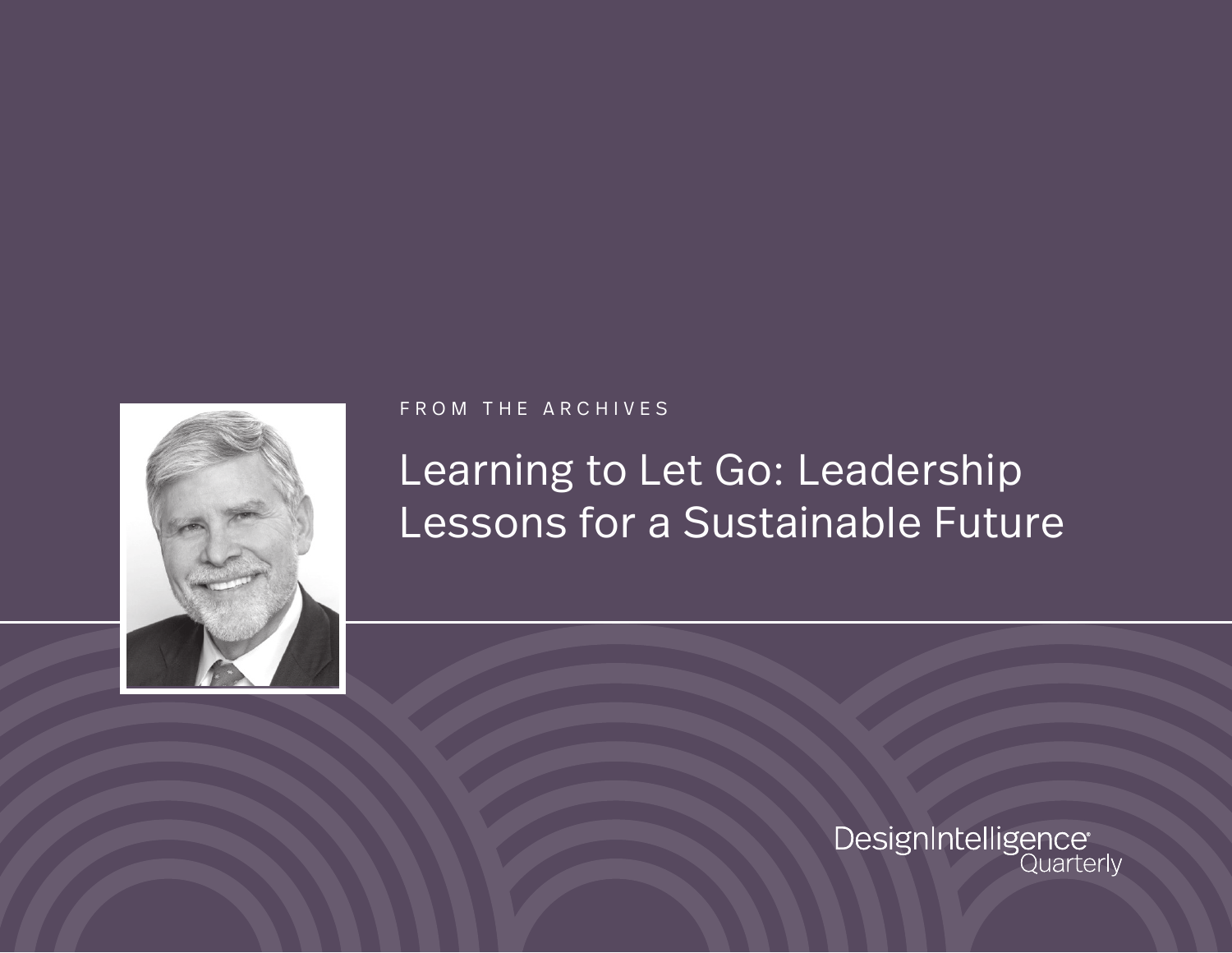

## Learning to Let Go: Leadership Lessons for a Sustainable Future

Scott Simpson

Senior Fellow, Design Futures Council

sustainability is a hot topic in the A/E/C industry these days, and for good reason. In a remarkably short time, we seem to have reached cultural consensus that the long-term success of homo sapiens requires wise stewardsh days, and for good reason. In a remarkably short time, we seem to have reached cultural consensus that the long-term success of homo sapiens requires wise smart to make a mess that someone else (our grandchildren) will have to clean up.

There's also an increasing awareness that we are all in this together, and that issues of sustainability transcend borders, ideologies, and politics; it's something that affects all of us equally. It follows that if we expect to be successful in the long run, we will have to discard some of our old habits and adopt new ones.

These same basic principles apply not only our work as design professionals, but also to how we manage our own firms. Much has been written about the concept of going from "good to great." The key words are "from" and "to." Together, they imply a departure from things we've done in the past in order to take a different approach. The problem, of course, is that while human beings are problem-solvers by nature, meaningful change is devilishly difficult to achieve. There is comfort in familiarity; old habits die hard.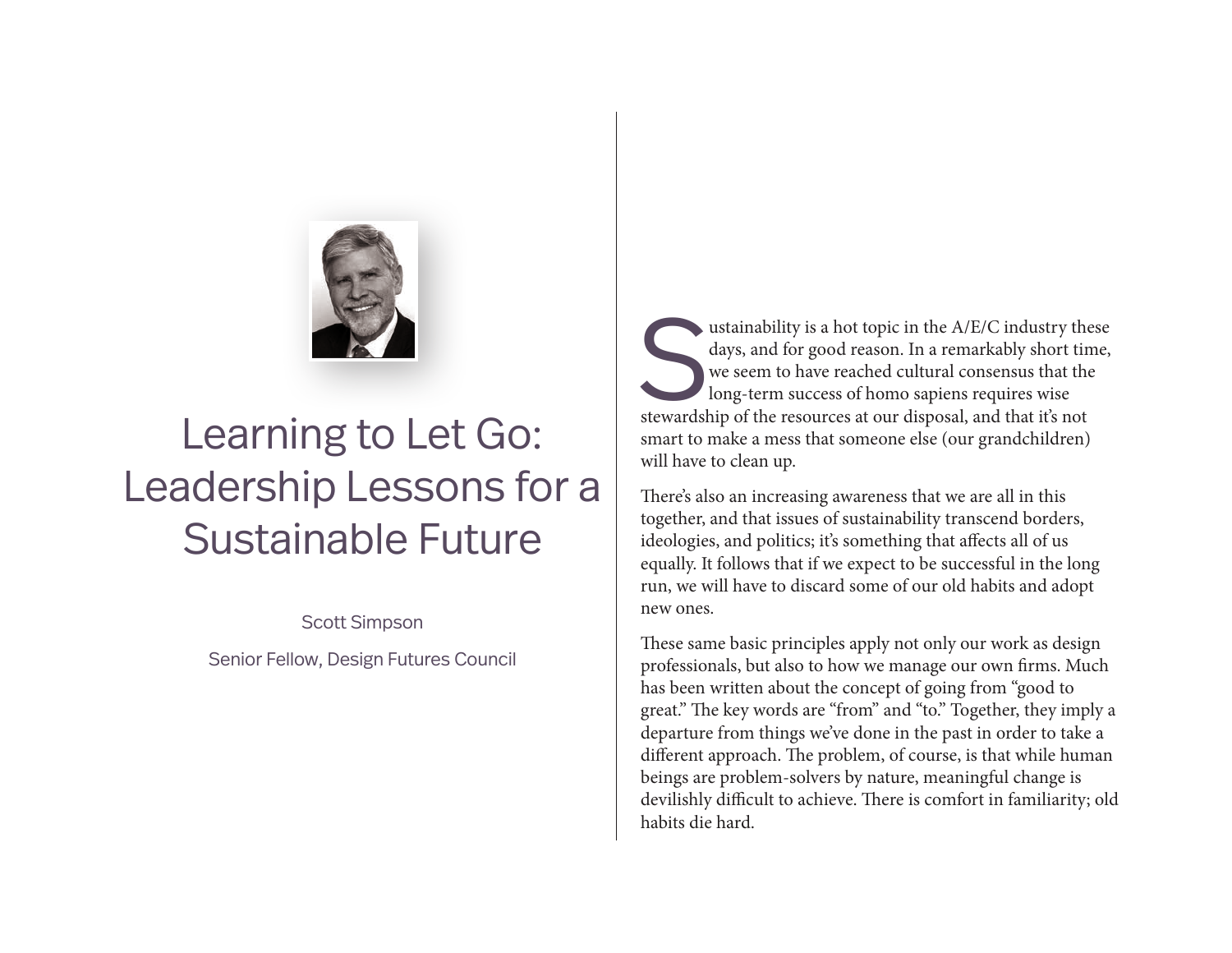There is comfort in familiarity; old habits die hard. There is a good reason for this: it is the old habits that made us successful in the first place.

There is a good reason for this: it is the old habits that made us successful in the first place. That is why we cherish them. The more we do things a certain way, the better we become, so success is a self-reinforcing loop. Why risk change? Because achieving success is very different from maintaining success. Just ask any Super Bowl winner or World Series champion how hard it is to repeat last season's victories; very few indeed are able to pull this off, regardless of how talented or disciplined they may be. The reason is pretty simple: change happens all around us, all the time, whether we like it or not. Next season will never be the same as last season. So if we expect to win another trophy, we'd better be prepared to adjust the game plan. It's ironic that design professionals, who are in the business of making changes in the lives of their clients (and society at large), are so reluctant to embrace change in their own professional practices. Indeed, the A/E/C industry was the last major segment of the economy to embrace technology, decades after more conservative industries like banking, law, or medicine figured out how important it was. It took a full decade for CAD to gain traction, and another for BIM to achieve widespread adoption. We're just on the threshold of even more dramatic technological innovations, such as 3-D printing, drones, robotics, and algorithmic design, which hold the promise to entirely transform how buildings are designed, documented, and delivered. Very few design firms are on the forefront of taking full advantage of these opportunities. How come?

The implications are obvious: tomorrow's successful design firms will operate very differently than in the past. Some will evolve and adapt, and others will disappear. The challenge for leaders is to navigate the changing currents even if it's not entirely clear what to do. Effective leaders do not fear the future; they embrace it. When Columbus set sail, he knew enough to head west, but not much more than that. There were no charts to guide his way, and what he encountered was far different from what he expected. He failed miserably to deliver on his promise to bring back boatloads of spices from India, but he succeeded beyond his wildest dreams in other, more important ways. It's also worth noting that not everyone on board was fully committed to the mission. Still, he had a clear vision of what he wanted to achieve and sufficient leadership skill to inspire his crew.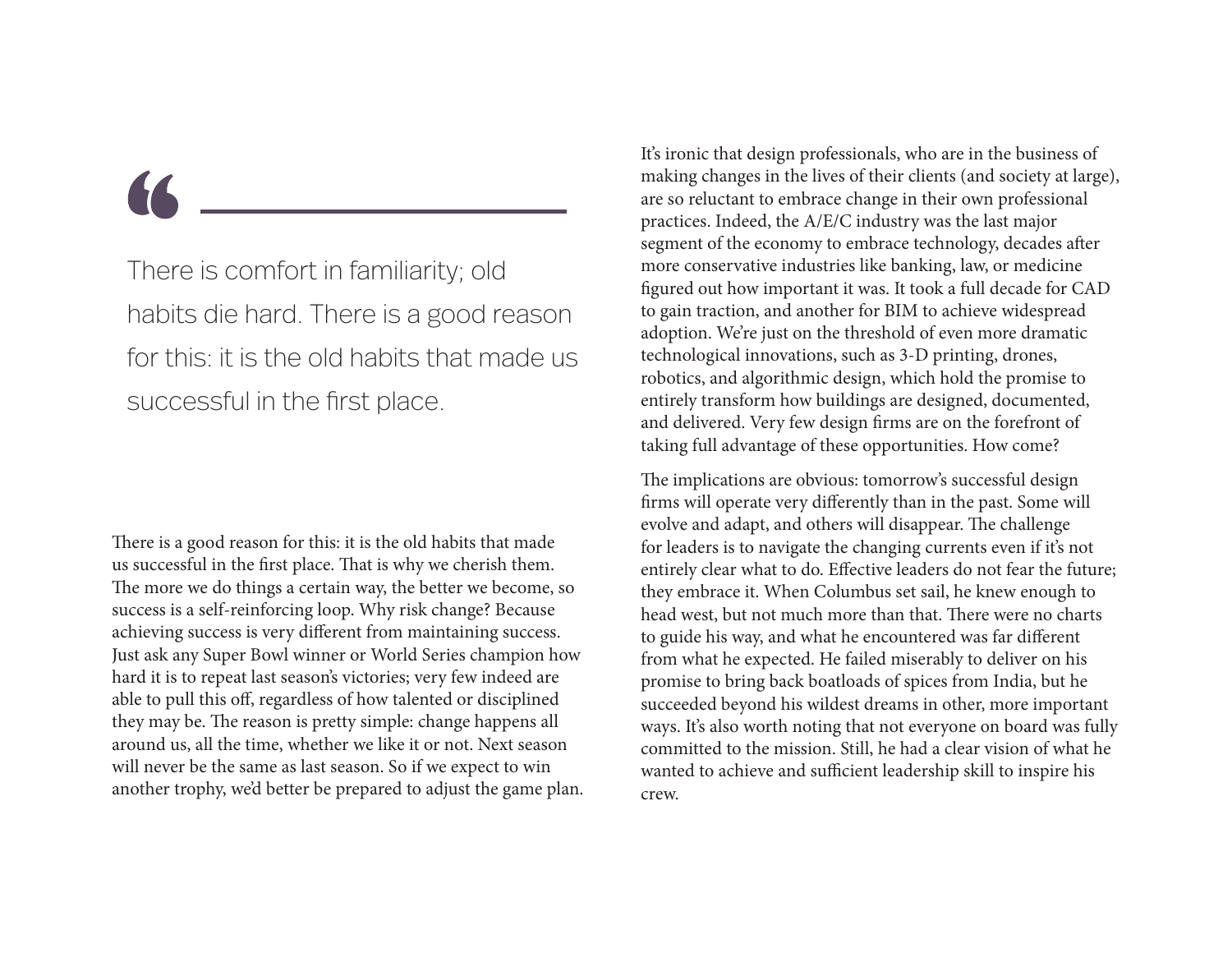Good leaders need to know what they are trying to achieve and why, but that is only the first step. They must also communicate the vision, mission, strategy, and tactics to their followers in ways that are sufficiently compelling to inspire action. This requires everyone in the firm to step out of their respective comfort zones into the unknown. People at all levels of the organization will see the problem (or opportunity) differently, and they will respond to different pressures and incentives. The leader's message must resonate across all frequencies if it is to be heard, understood, and adopted.

Cortez had a particularly effective method for getting his point across. When he landed in Mexico, he gathered his troops on shore and burned the boats in full view of everyone, making it abundantly clear that no one was headed back to Spain any time soon. Dramatic? Yes, but also extremely effective.

This is not to suggest that it's necessary to burn down the house in order to get from good to great. However, it is necessary to change key aspects of the organization (even those that may be working quite well) and replace them with different policies, protocols, and procedures that will deliver better results. Meaningful change is not achieved by wishful thinking, and hope is not a strategy. Meaningful change requires both action and continual adjustment.

The hard part is knowing what to discard and what to keep. Every firm does certain things well and has enjoyed some measure of success (or it would not be in business). Sometimes failure can be a friend, because it forces a firm to change or die sooner rather than later. (In Silicon Valley, where "failing early and often" actually carries positive connotations, this is known euphemistically as "pivoting.") Many firms went through this process as a result of the recession. To survive, they had to

focus on the essentials. Staff was cut and expenses pared, and the result was leaner, more nimble firms with a clearer sense of mission. Lesson learned? It should not take another recession to keep making the continual adjustments that are required for long-term success.

Good leaders need to know what they are trying to achieve and why, but that is only the first step. They must also communicate the vision, mission, strategy, and tactics to their followers in ways that are sufficiently compelling to inspire action.